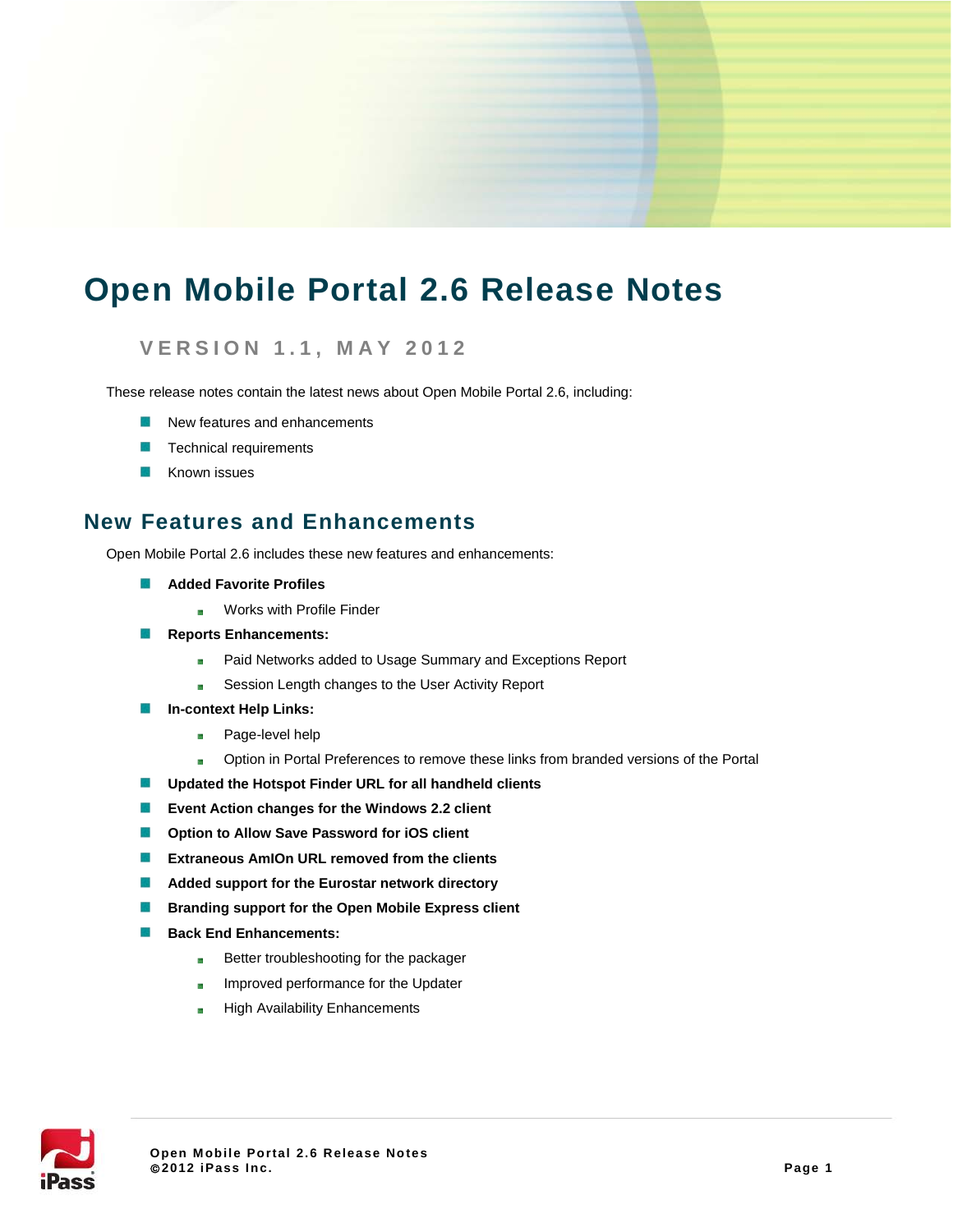# **Technical Requirements**

Using the iPass Open Mobile Portal requires an Internet connection and one of the following browsers, with both JavaScript and Adobe Flash Player 10 enabled:

- **Internet Explorer version 8 or later.**
- **Mozilla Firefox version 3.5 or later.**

## **Resolved Issue**

The following issue has been resolved for this release of the Open Mobile Portal:

| <b>Issue ID</b> | <b>Description</b>                                                                                                                                                                                                                              |
|-----------------|-------------------------------------------------------------------------------------------------------------------------------------------------------------------------------------------------------------------------------------------------|
| 113766          | The first service package published by a partner admin becomes the default package, and now there is an alert<br>message: Your first service package has been published and set as the default for your child companies.                        |
| 114393          | For Android 2.2 profiles, the brand is no longer reverted to the iPass default without messaging when a profile is<br>migrated from Android 2.1 to Android 2.2.                                                                                 |
| 115672          | When you remove access to create certain software versions in a service package, child accounts with brands<br>created for that software version will see those brands as inactive, but they will no longer be viewed as Windows 1.x<br>brands. |

## **Known Issues**

The following issues are known for this release of the Open Mobile Portal:

| <b>Issue ID</b> | <b>Description</b>                                                                                                                                                                                                                                             |
|-----------------|----------------------------------------------------------------------------------------------------------------------------------------------------------------------------------------------------------------------------------------------------------------|
| 116533          | Occasionally on the Manage Profiles page, the <b>Select an Action</b> dropdown menu will not work (it will be grayed-out<br>and display an error message). To fix this, log out, clear the browsing history, and log in again.                                 |
| 116406          | Occasionally, the dropdown menus on the Manage Profile page may remain cutoff in the browser.                                                                                                                                                                  |
| 116381          | Depending on the size of the file, it may take several minutes to download the Connection Data report. For a faster<br>download, reduce the date range (so the file is smaller).                                                                               |
| 116379          | When publishing a Wifi Mobilize Android client, entering a floating point value (such as 1.0) in the Code Version field<br>will prevent the client from being built by the packager. There is currently no warning to prevent this.                            |
| 116377          | It is not possible to create a Wifi Mobilize Android profile from an existing Open Mobile profile, and the error<br>message may be confusing.                                                                                                                  |
| 116372          | iOS favorite profiles create from an existing Windows profile that only has Username defined in the Account<br>configuration will not have Domain (or password) even though they should be required by default (this is not<br>replicated in Android clients). |
| 116345          | Profiles for Android clients version 1.1.1 and below can no longer be published, but the button to publish still<br>appears and the error messaging may make the issue clear.                                                                                  |
| 115824          | When a Portal Brand shared with a child account through a Service Package has been changed, the former Portal<br>Brand will not be viewable and will disappear when the new Portal Brand is activated.                                                         |
| 115561          | It is possible for a child company to create a custom directory with the same name as the parent company (so that<br>two custom directories share the same name with no indication of which company created the directory).                                    |
| 115379          | In Manage Brands, for Windows clients 2.x, the installer preview will not match the actual installer image.                                                                                                                                                    |
| 115290          | Wifi Mobilize 1.1.0 brands are shown for Open Mobile 2.2.0 for Android profiles.                                                                                                                                                                               |